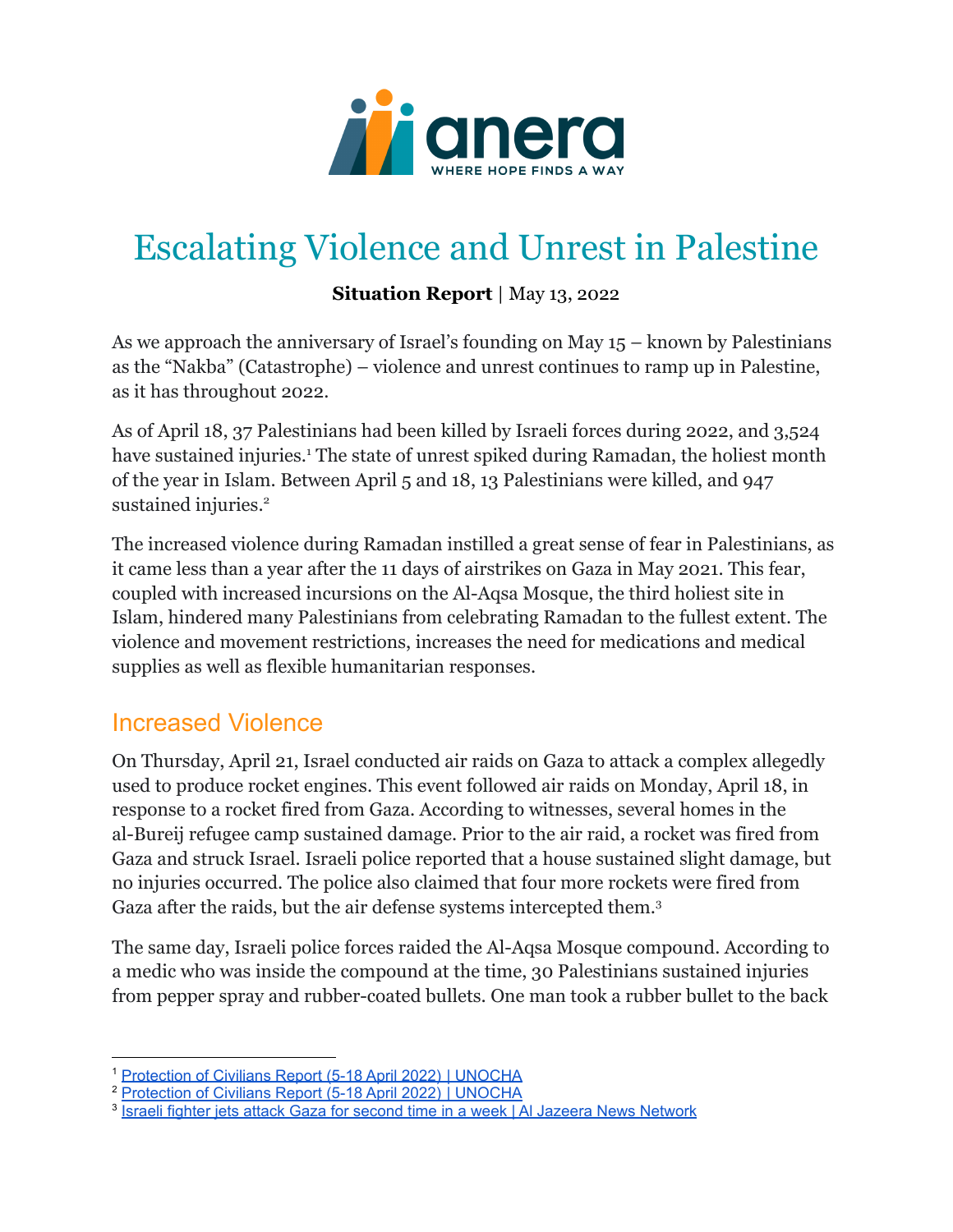and had to be transferred to the hospital. Palestinian youth responded to the raid by throwing stones and petrol bombs.<sup>4</sup>

Israeli police stormed the Al-Aqsa Mosque compound once again and injured 57 Palestinians on Friday, April 22.<sup>5</sup> The police entered the compound dressed in full riot gear and fired stun grenades and rubber-coated bullets, while Palestinians threw stones.<sup>6</sup> One man injured during the raid, Walid al-Sharif, fell into a coma on Sunday, April 24. According to his family, Israeli police hit al-Sharif in the head or neck with a sponge-tipped bullet. However, police claim that he fell while throwing stones.<sup>7</sup> On April 26, an Israeli raid on the Aqabet Jaber refugee camp resulted in the killing of Ahmad Ibrahim Owaidat, a 20-year-old Palestinian.<sup>8</sup> During a raid on the [Jenin](https://www.anera.org/stories/jenin-palestine-securing-productive-future/) area on April 27, an 18 year-old Palestinian, Ahmad Fathi Masad, was killed by Israeli forces.

According to the Ministry of H[eanera.org/gaza](http://anera.org/gaza)alth, he was killed by a bullet to the head. The same raid wounded three other Palestinian youth, all of whom sustained injuries from live fire. On the same day, Israeli forces arrested 15 or more Palestinians while conducting raids. In the two weeks prior, Israeli forces killed a total of 11 Palestinians in the West Bank. Six of those deaths occurred in Jenin.<sup>9</sup>

On the last Friday of Ramadan, April 29, Israeli police raided the Al-Aqsa mosque compound and injured at least 43 Palestinians. According to the Red Crescent, Palestinians sustained mostly upper-body injuries, and 22 people went to the hospital. Israeli police claimed they entered the compound in response to Palestinians throwing stones and fireworks. Police fired tear gas and rubber-coated bullets at Palestinians, according to witnesses, and arrested three people, one for "inciting the mob" and two for throwing stones. Over the two-week period prior to the raid, almost 300 Palestinians sustained injuries during Israeli raids of the mosque.<sup>10</sup>

On May 5, Israeli forces stormed the Al-Aqsa Mosque compound, resulting in 16 injuries of Palestinians and dozens of arrests. Fourteen of the injuries sustained resulted from rubber-coated bullets and tear gas, and two people sustained injuries from beatings.<sup>11</sup> Israeli forces shot and killed a Palestinian man on May 8 for attempting to enter Israeli through a barrier. According to the Israeli military, firing at the man was in accordance

<sup>7</sup> [Palestinian](https://www.aljazeera.com/news/2022/4/24/palestinian-wounded-at-aqsa-compound-in-critical-condition) wounded at Al-Aqsa compound slips into coma | Al Jazeera News Network

9 [Palestinian](https://www.aljazeera.com/news/2022/4/27/palestinian-killed-during-israeli-raid-jenin-camp) killed during Israeli raid on Jenin Camp | Al Jazeera News Network

<sup>10</sup> Israeli forces raid Al-Aqsa mosque, over 40 [Palestinians](https://www.aljazeera.com/news/2022/4/29/dozens-injured-in-israeli-raid-on-al-aqsa-mosque-compound) injured | Al Jazeera News Network

<sup>&</sup>lt;sup>4</sup> Israeli police fire rubber bullets in new Al-Aqsa [incursion](https://www.aljazeera.com/news/2022/4/21/israeli-police-fire-rubber-bullets-in-new-al-aqsa-incursion) | Al Jazeera News Network

<sup>5</sup> [Palestinian](https://www.aljazeera.com/news/2022/4/24/palestinian-wounded-at-aqsa-compound-in-critical-condition) wounded at Al-Aqsa compound slips into coma | Al Jazeera News Network

<sup>&</sup>lt;sup>6</sup> New Israeli raid at Al-Aqsa mosque leaves [Palestinians](https://www.aljazeera.com/news/2022/4/22/new-israeli-police-raid-al-aqsa-leaves-palestinians-injured) injured | Al Jazeera News Network

<sup>&</sup>lt;sup>8</sup> Israeli forces kill [Palestinian](https://www.aljazeera.com/news/2022/4/26/israeli-forces-kill-palestinian-youth-in-occupied-west-bank) youth in occupied West Bank raid | Al Jazeera News Network

<sup>&</sup>lt;sup>11</sup> Israeli forces storm Al-Aqsa as [hundreds](https://www.aljazeera.com/news/2022/5/5/israeli-forces-storm-al-aqsa-as-hundreds-of-settlers-gather) of settlers gather | Al Jazeera News Network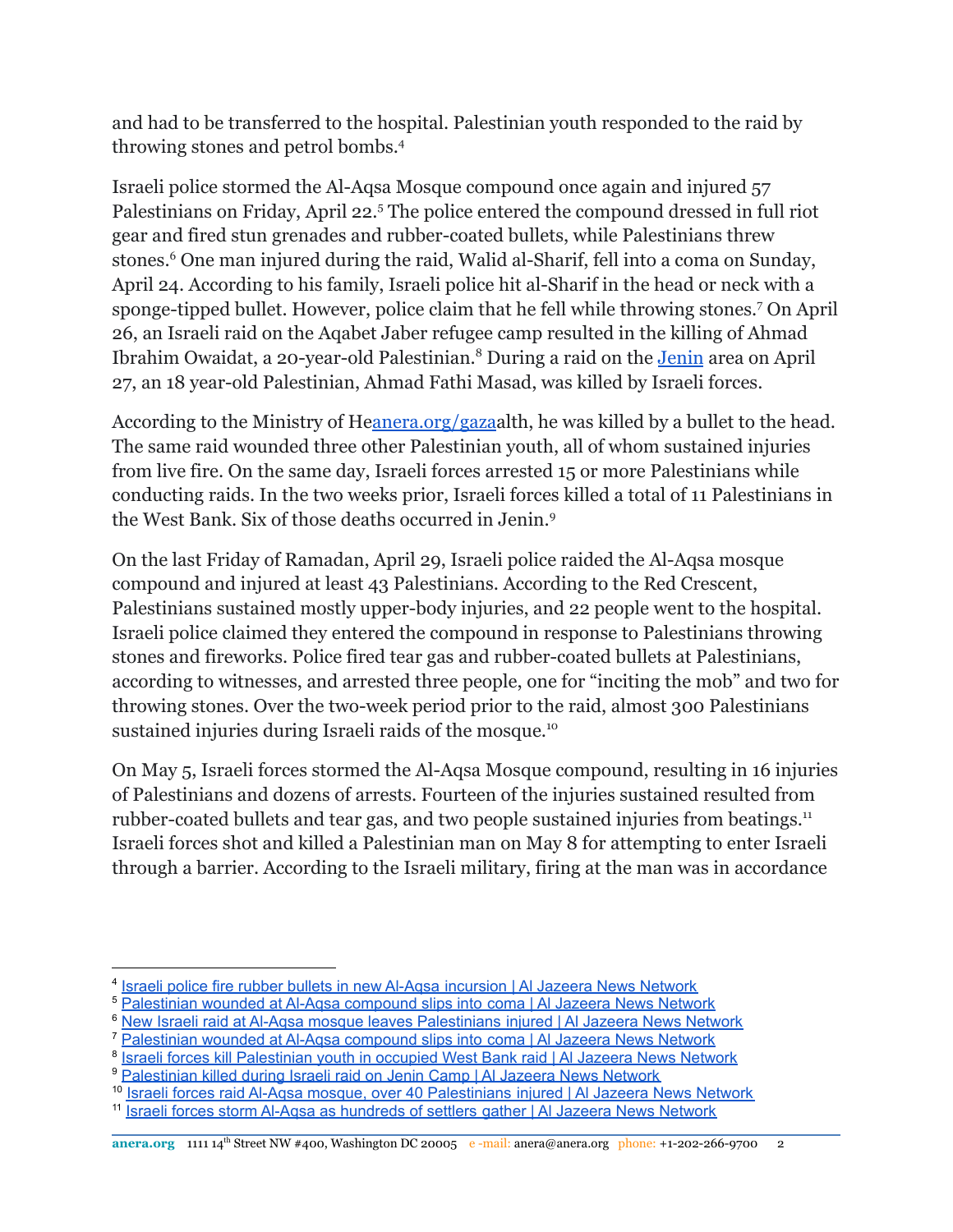with procedures.<sup>12</sup> On May 11, Thaer Mislet-Yazouri, an 18 year-old Palestinian, was killed by Israeli forces in Al Bireh.<sup>13</sup>

#### Shireen Abu Akleh Assassination

On Wednesday, May 11, Al Jazeera journalist Shireen Abu Akleh was shot dead while covering Israeli raids of Jenin. According to witnesses and the Palestinian Ministry of Health, Abu Akleh was shot by Israeli forces. Abu Akleh was standing with journalists and wearing a press vest when the shooting occured. Ali al-Samoudi, another journalist for Al Jazeera, sustained injuries when he was shot in the back. According to another journalist on the scene, Shatha Hanaysha, no confrontations occurred between the Palestinian fighters and the Israeli army. Hanaysha also stated that the Israeli army continued to fire at the journalists after Abu Akleh collapsed.<sup>14</sup>

On Thursday, May 12, the Palestinian Authority (PA) announced that it was rejecting Israeli's request to conduct a joint investigation. Instead, the PA stated that it will provide the results of its own investigation to Abu Akleh's family, official authorities, the US, and Qatar. President Mahmoud Abbas announced that they will refer the killing to the International Criminal Court.<sup>15</sup>

On Friday, May 13, Israeli police attacked the funeral procession for Abu Akleh.

### Nakba Day

Each year on May 15, Palestinians remember the Nakba, or "catastrophe," which occurred in 1948 after the declaration of the State of Israel. The state was established on 78% of Palestine's total landmass. However, the Nakba does not just represent one event; it represents a continuous process of settlers moving into Palestine. The declaration of the State of Israel displaced around 750,000 Palestinians to make room for settlers, and only 150,000 Palestinians continued living in what was now Israel.<sup>16</sup>

In 2022, the Nakba is being remembered by Palestinians and supporters across the world through rallies and marches held throughout the weekend. Many of these events will double as a memorial for journalist Shireen Abu Akleh, who was killed just four days before the Nakba and has become a symbol for both Palestinian resistance and the plight of Palestinians.

<sup>&</sup>lt;sup>12</sup> [Palestinian](https://www.aljazeera.com/news/2022/5/8/palestinian-who-tried-to-cross-west-bank-barrier-shot-dead-army) man shot dead for trying to cross West Bank barrier | Al Jazeera News Network

<sup>&</sup>lt;sup>13</sup> Shireen Abu Akleh: Al Jazeera reporter killed by Israeli forces | Al Jazeera News [Network](https://www.aljazeera.com/news/2022/5/11/shireen-abu-akleh-israeli-forces-kill-al-jazeera-journalist)

<sup>&</sup>lt;sup>14</sup> Shireen Abu Akleh: Al Jazeera reporter killed by Israeli forces | Al Jazeera News [Network](https://www.aljazeera.com/news/2022/5/11/shireen-abu-akleh-israeli-forces-kill-al-jazeera-journalist)

<sup>&</sup>lt;sup>15</sup> [Palestine](https://www.forbes.com/sites/madelinehalpert/2022/05/12/palestine-wont-let-israel-evaluate-bullet-that-killed-journalist-as-international-leaders-condemn-killing/?sh=16c9d36b7687) won't let Israel evaluate bullet that killed journalist | Forbes

<sup>&</sup>lt;sup>16</sup> Nakba Day: For [Palestinians,](https://www.aljazeera.com/news/2020/5/15/nakba-day-for-palestinians-not-just-an-historical-event) not just an historical event | Al Jazeera News Network